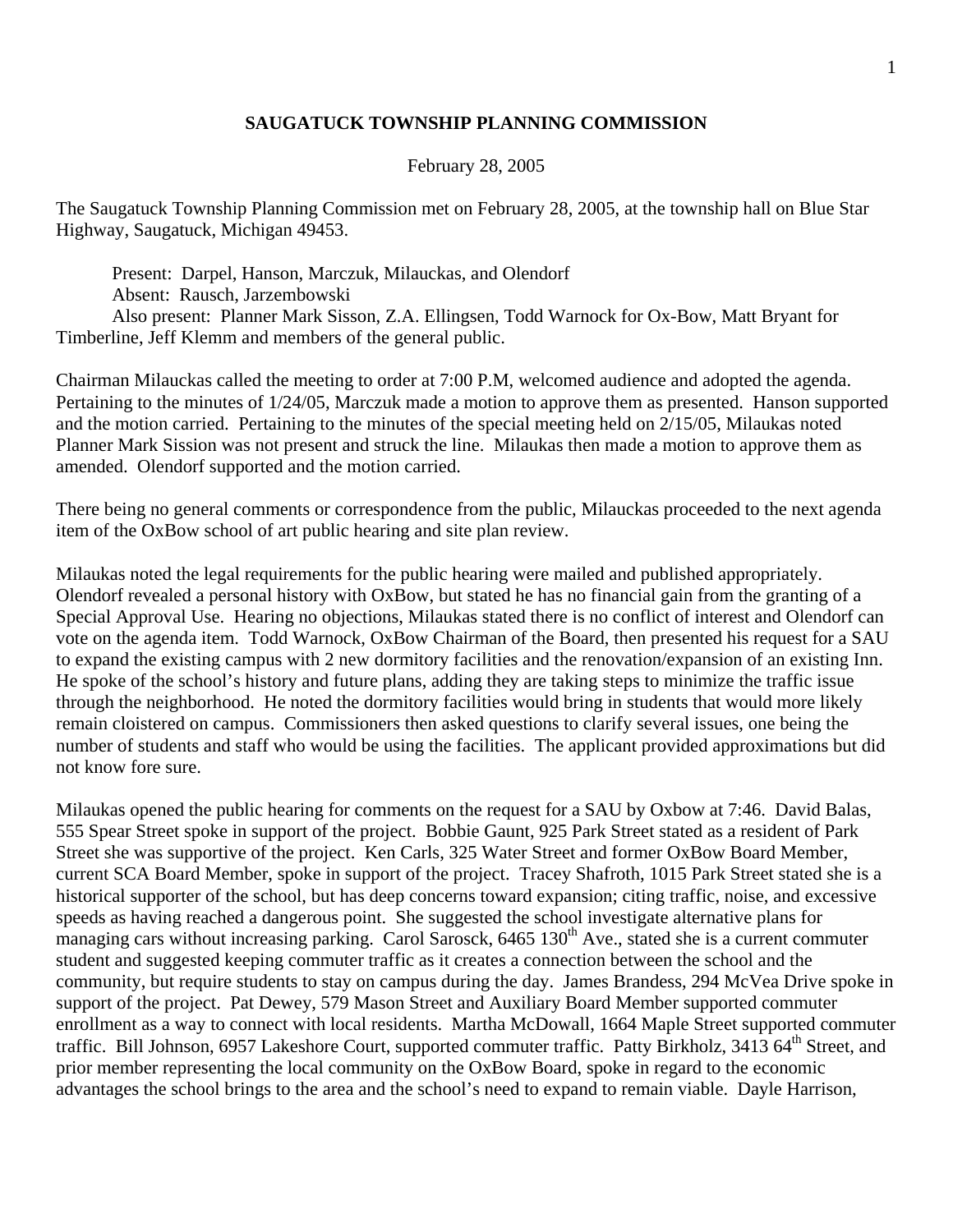3108 62<sup>nd</sup> Street appreciated Park Street resident's concerns but felt the SAU is a modest request. John Rossi, 324 W. 17<sup>th</sup> Street, Holland and maintenance person for OxBow noted the school's uniqueness and asked the Commission to allow the school to grow. Milaukas interjected the process the commission goes through to permit or deny a project does not include whether it is good or bad, but rather whether the project complies with the standards of the ordinance. He then read the standards of Section 40-693(b) and returned to the public hearing. Marilyn Starring, 716 Water Street spoke for out of town in-laws Henry and Claradine Gleason of 1025 Park Street, stating their concerns for traffic volume and speed. Patricia Denner, 3455 Clearbrook Court felt education of the students, faculty, and visitors could help address the traffic impact on the neighborhood. Todd Warnock spoke again, stating he felt he could work with the neighbors in regard to the traffic issues.

Having no further public comment at 8:25, Milaukas then read letters submitted for the public hearing. Gordon Gallagher, City of Saugatuck Manager, wrote regarding the City Council's concerns that the project is located at the end of a city street and asked to address the percentage of increase in traffic. Warnock roughly presumed a 15% to 30% increase. Gallagher then asked to address a traffic study they submitted from July 2004. Warnock stated they had met and addressed the study previous to tonight's meeting. Gallagher closed by stating the City remains supportive of OxBow. Milaukas then read a letter from Charles and Nancy Zolper who are opposed to further expansion due to traffic increases on Park Street. Milaukas read a fax from Steve Capillo who is opposed to the project. Letter from Jason Kalajainen, Executive Director Holland Center for the Arts, who supports the project. Letter from James & Sharon Dewey who are opposed to the project. Letter from Jane Underwood supporting the project. Letter from John Breen representing other Park Street residents opposed to the project. Milaukas noted the letter does not note who the other residents are or includes their signatures. Milaukas then directed the Planning Commission members consider the letter as representing the author alone. Letter from John Breen representing himself opposed to the project. Letter from Sharon Smith opposed to the project.

Olendorf made a motion to close the public portion of the hearing at 9:10. Marczuk seconded and the motion carried.

Milaukas asked if Park Street has been legally ruled as public or private, and asked applicant to provide proof of Park Street's status. Olendorf asked applicant to verify the acreage involved stating there is a discrepancy. Planner Mark Sisson presented comments to the SAU in regard to landscape design requirements and lack of detail in the plans. Warnock stated OxBow would be in agreement with the planner's suggestions and could make those requirements as part of the site plan review. Milaukas asked members if they are prepared to make a determination at this point or should the application be tabled until the points above could be addressed. Darpel asked if some alternative could be brought to the commission to eliminate the traffic issue. Additional discussion took place with Darpel requesting to table the decision until the Park Street traffic is addressed. Hanson stated a concern with emergency access to the school.

Olendorf made a motion to grant the SAU contingent upon, prior to site plan approval, the following conditions are met: 1.) A documented meeting with the residents to move toward a compromise concerning traffic, and the commission is satisfied progress has been made. 2.) A legal opinion from the City of Saugatuck or other court document is provided as to the public use for Park Street. 3.) A plan is submitted in regard to a safety barrier on the sharp turn in the gravel section of the road. 4.) A plan for emergency access. 5.) An accurate measurement of the acreage is provided. 6.) The township planner re-calculate parking needs and applicant comply with the requirement. Marczuk seconded and additional discussion ensued with Milaukas stating they received more information with this application than most and suggested waiting until the next meeting so the approval is not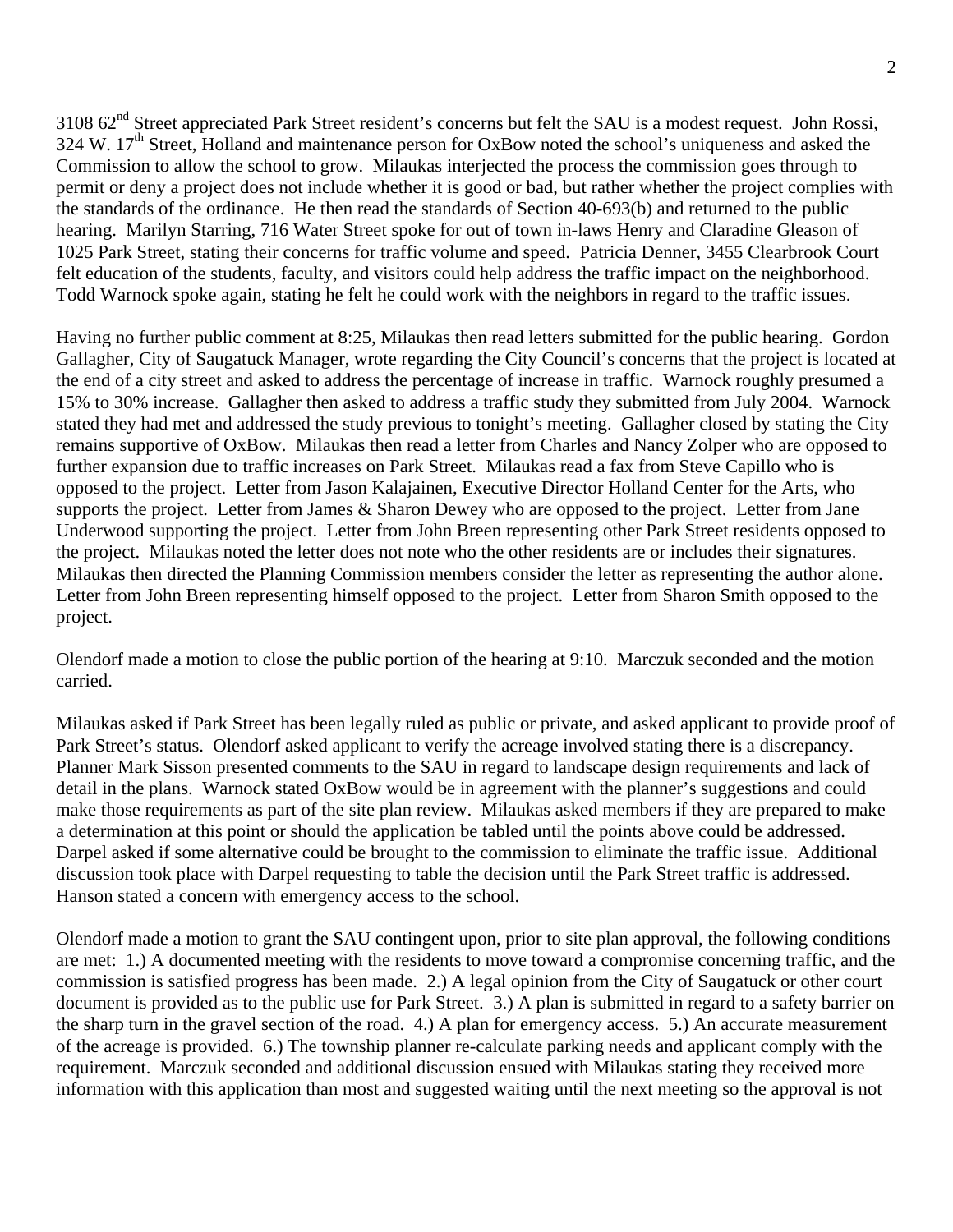contingent on so many points. Darpel stated the applicant has not met the 1<sup>st</sup> ordinance requirement of safety in the neighborhood and they were made aware of that requirement in 2003. Olendorf withdrew his motion and Marczuk withdrew his support.

Motion by Darpel to table the request and applicant take note of the six contingency points. Milaukas added a  $7<sup>th</sup>$  requesting the township attorney give an opinion as to the Township's potential liability should the SAU be granted. Hanson seconded the motion and it passed  $5 - 0$ . Warnock thanked the commission and stated he would be back for the meeting in March with significant documented efforts.

After a brief recess, the meeting resumed at 10:25. Milaukas requested to reverse agenda items 7 and 8.

Timberline PUD Site Plan Amendment. Milaukas stated the original approval was for duplex structures and the applicant now wants to amend the PUD for single family residences. Milaukas asked applicant for the square footage increase per dwelling, stating substantial changes in the application can require a new public hearing. The applicant stated the amendment is an improvement, Milaukas felt the changes are substantial and include a doubling of the square footage and a reduction of green space. Sisson stated the applicant could go through the site plan review process and not have a public hearing. Milaukas asked the commissioners if the changes in open space warranted a public hearing or amended site plan and should notice be given to the neighbors. A motion was made by Olendorf to post the request for an amended PUD and hold a public hearing at the next meeting in March. Hanson seconded the motion and additional discussion took place. Milaukas called the question and the motion passed 5 to 0.

Jeff Klemm, Site Plan Review. Milaukas stated Klemm is presenting a site plan review for a permitted use of an office building at 3219 Blue Star Hwy, the property formerly know as Bogies Restaurant. Klemm stated the current building has housed various businesses and he has been working with Ellingsen and Sisson to develop the proposed site plan. He then turned the presentation over to his project engineer who stated the building would be razed and a new building constructed on the site. Discussion took place in regard to the number of parking spaces and landscaping design as well as parking locations, buffers, and setbacks. Sisson stated they would need a variance for the front setback, driveway separation and 20% parking requirement in front. Milaukas stated he would like to see a 10' increase in the front buffer by moving the building back within the lot. Darpel verified the exterior siding would be cedar tongue and groove. Darpel asked about the type of signage proposed. Milaukas asked about parking lot lighting. Klemm stated he would comply with the signage and lighting requirements. Motion by Hanson to approve the preliminary site plan subject to ZBA approval with the following conditions: 1.) Front setback be 30' with additional landscaping to hide the front parking. 2.) Temporary access be provided so in the future, cross easement with the adjoining property driveway may be achieved. 3.) Parking lot lighting will be in two locations, 12' maximum height, with down style lights. 4.) Signage will follow township ordinance and be front lit. 5.) Planning Commission accepts the site plan because the applicant has made allowances for the three variances required. Motion was supported by Darpel and carried 5 to 0.

Review of Zoning Ordinance Amendments. Milaukas noted the moratoriums are on the Township's agenda for Wednesday's meeting. Board discussed zoning ordinance amendments and set workshop meetings.

Meeting adjourned at 11:59 P.M. Two special workshop meetings are set for Monday, March 7 and Wednesday, March 16, at 6:00 P. M. The next regular meeting is March 28 at 7:00 P.M.